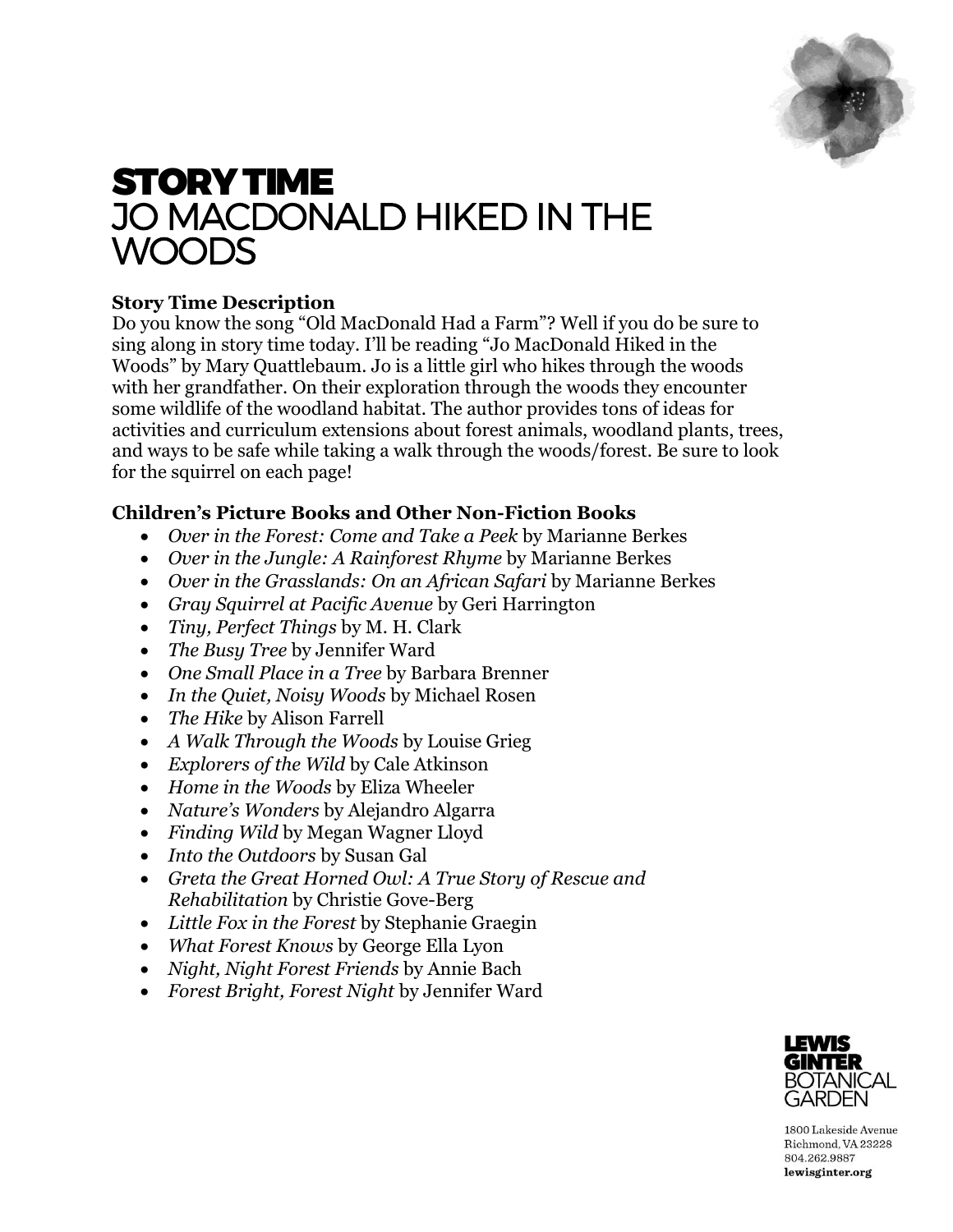- *Outside Your Window: A First Book of Nature* by Nicola Davies
- *Who Lives Here? Forest Animals* by Deborah Hodge
- *Smithsonian Kids: A Walk in the Forest* by Jaye Garnett
- *A Day in the Woods* by Ronald M. Fisher
- *A Walk in the Forest* by Maria Dek
- *Lost in the Woods: A Photographic Fantasy*
- *Forest Life and Woodland Creatures* by DK Publishing
- *Woodland and Forest: Explore Nature with Fun Facts and Activities* by DK Publishing
- *First Nature Encyclopedia* by DK Publishing
- *National Geographic Kids: In the Forest* by Shira Evans
- *A Forest Habitat* by Bobbie Kalman
- *Smithsonian Kids: A Walk in the Forest* by Jaye Garnett
- *Explore the Deciduous Forest* by Linda Tagliaferro
- *Animal Tracks and Signs* by Jinny Johnson
- *Wild Tracks* by Jim Arnosky

#### **Other Useful Resources**

- <http://www.kidwings.com/owlpellets/flash> Great owl information for kids
- http://www.nwf.org/wildlifewatch
- http:/[/www.folkmanis.com](http://www.folkmanis.com/) Folkmanis Puppets
- [http://www.dgif.virginia.gov](http://www.dgif.virginia.gov/)
- <http://www.bear-tracker.com/mammals> A great site to identify different animal tracks

#### **The Basics: Virginia is for Learners**

#### [www.rvabasics.org](http://www.rvabasics.org/)

The Basics are five fun, simple, and powerful ways to help all our children aged 0-3 grow to be happy and smart.

#### **Baby Sign Language**

#### [www.babysignlanguage.com](http://www.babysignlanguage.com/)

Wonderful sign language resources designed around the pedagogical needs of infants and toddlers. The resources are ideal for families and children of all ages.

### **National Geographic Little Kids Magazine**

[https://www.kidsnationalgeggraphic.com](https://www.kidsnationalgeggraphic.com/)

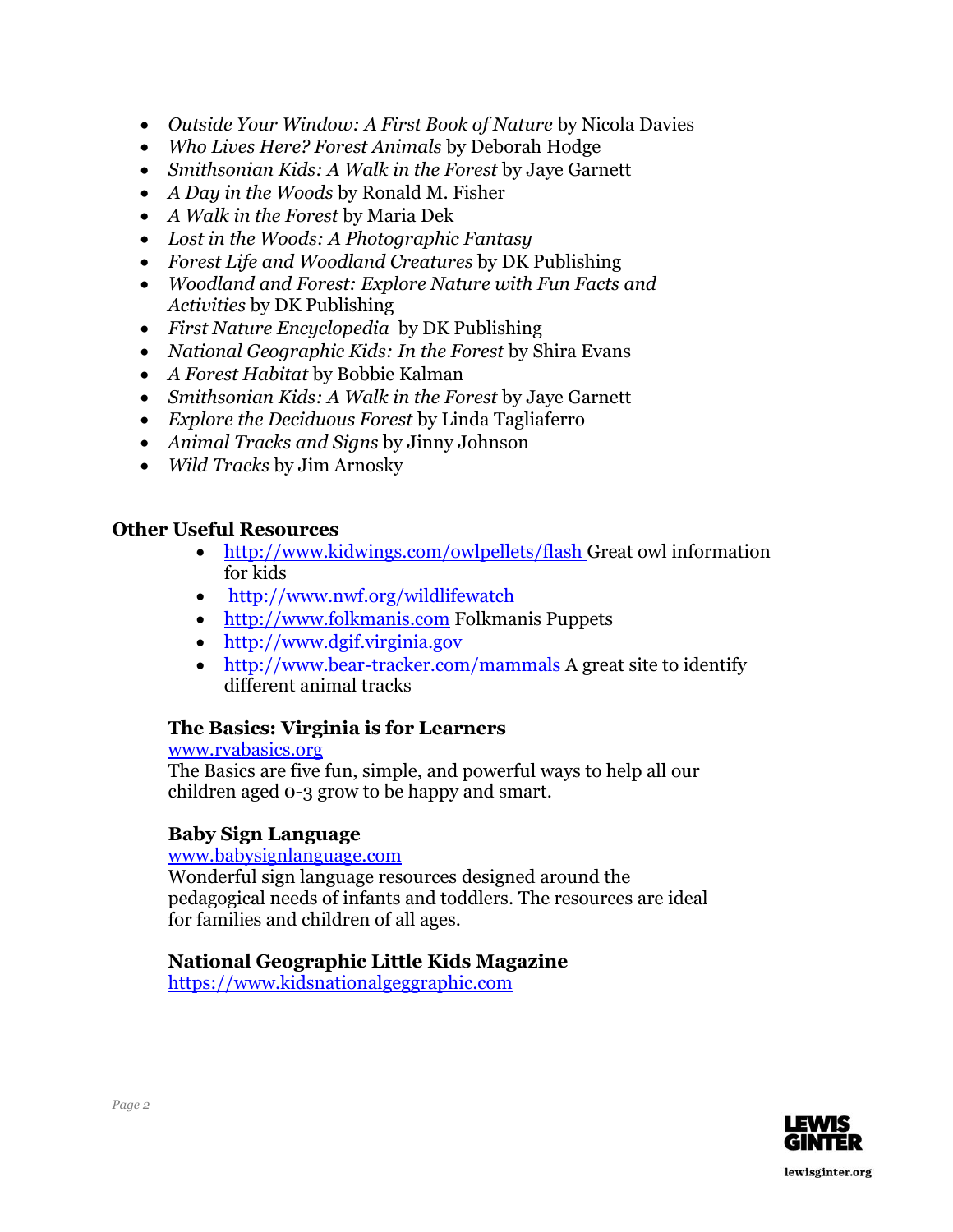#### **Ranger Rick Jr. Magazine**

<http://shopnwf.org/product/ranger-rick-junior>

Ranger Rick Jr. $^{TM}$  is packed with 36 pages of eye-popping animal photos, easy-to-follow text, fun animal facts, games and activities that inspire outdoor play.

#### *Common Native Trees of Virginia Identification Guide* – You can

purchase the book or download for free [www.dof.virginia.gov](http://www.dof.virginia.gov/)

#### *My First Book About Backyard Nature* **by Donald M. Silver and Patricia J. Wayne**

This coloring book has  $46$  pages of illustrations  $-$  each accompanied by fact-filled captions — kids can combine the fun of coloring with the fascination of discovering how all kinds of living creatures are linked together.

#### **Nature Play at Home**

[www.naturalearning.org](http://www.naturalearning.org/) (download the guide)

Developed by the Natural Learning Initiative and the [National](https://www.nwf.org/Home/Kids-and-Family/Connecting-Kids-and-Nature) Wildlife [Federation,](https://www.nwf.org/Home/Kids-and-Family/Connecting-Kids-and-Nature) this guide shows easy, affordable ways you can turn your backyard or other types of domestic outdoor spaces into vibrant Nature Play Spaces™ for children so they can reap the physical and mental benefits of playing outside. Creating natural play opportunities can be part of the solution to increasing the amount of time kids spend in the great outdoors for the health of their minds, bodies, and spirits.

### **YouTube**

Watch the YouTube video submitted by Carrie Szwed from White Memorial Conservation Center as she introduces *Shakespeare*, a Barred Owl. There's another video from them introducing *Oscar*, a Great Horned Owl.

#### **Discover the Forest**

www.discovertheforest.org /resources A great collection of resources and videos.



lewisginter.org